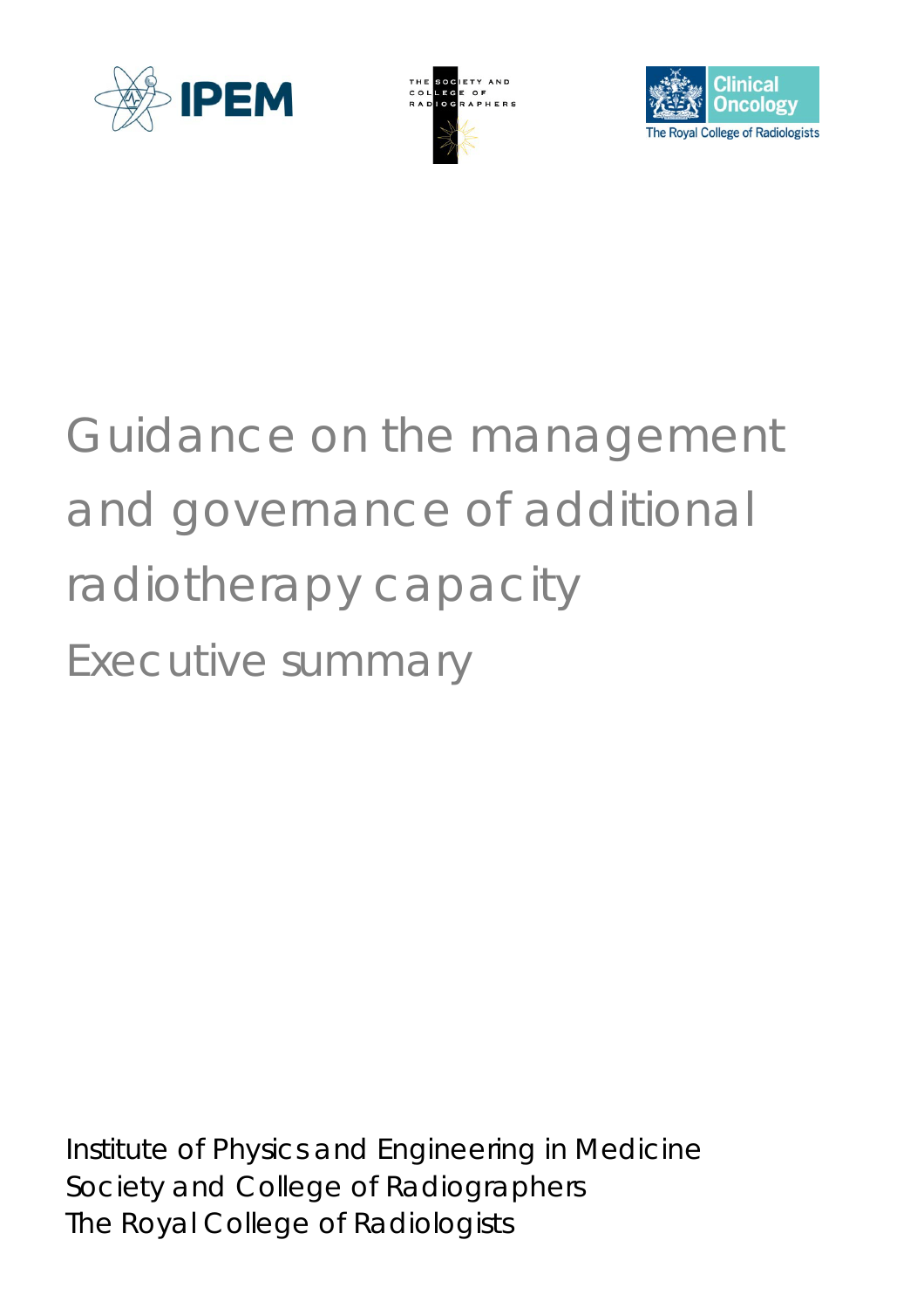## Executive summary

The Royal College of Radiologists (RCR) published a document for *Guidance on the Development and Management of Devolved Radiotherapy Services* in 2004. Since then a number of such units have been established, using a number of different service models. This document summarises the practical issues to be considered in developing a new radiotherapy service and describes the service models that have been developed. It should support and inform those with responsibility for commissioning and providing additional radiotherapy capacity.

#### **Establishing the case for increased radiotherapy capacity**

The case to improve patient access to radiotherapy in the UK has been made in previous reports. Service providers and their clinical teams must engage actively with commissioners to agree financial support for additional radiotherapy capacity. A new radiotherapy service must be integrated into the existing network of cancer services and advanced workforce planning is needed to secure adequate radiotherapy staffing.

#### **Developing additional radiotherapy capacity: project management**

Detailed planning is required to assess local patient needs for radiotherapy. A multidisciplinary project management team, with a radiotherapy lead, should agree the scope of the local service, and the resources needed to provide a clinically safe and effective service for patients.

#### **Expansion of radiotherapy services**

Options for providing additional capacity include setting up devolved radiotherapy departments with links to a cancer centre hub. Convenient patient access to the new service is an important consideration. A new unit should have a minimum of two linear accelerators and the building plan should consider the possible future need for additional accelerators.

#### **Management and clinical governance**

The new radiotherapy service must have clear professional leadership, comprehensive IR(ME)R documentation, a quality management system and a system for radiotherapy error reporting.

A prospective audit of the service with independent dosimetry checks of radiotherapy equipment should be undertaken. There is a need for audit and analysis of radiotherapy errors and near misses, particularly in the early stages of the new service. Systems should be in place to ensure rapid access to effective medical physics expert and clinical advice.

#### **Information technology (IT)**

IT is an integral component of the radiotherapy service and IT professionals should work with the service design team at an early stage. Process mapping of the radiotherapy patient pathway ensures that IT staff will have a good understanding of the needs of the radiotherapy service. The use of an electronic patient record facilitates communication between the professionals involved in patient care.

#### **Radiotherapy planning and delivery**

A clear process for radiotherapy planning and treatment must be established for all patients. Additional equipment will be needed for treatment planning; for example, CT simulation and a treatment planning system. The need for access to imaging such as MR and PET scanning should be considered.

All linear accelerators in the new service must be capable of both intensity-modulated radiotherapy (IMRT) and image-guided radiotherapy (IGRT). Appropriate verification systems should be in use such as *in vivo* dosimetry. There should be a plan for subsequent equipment replacement to minimise disruption of the clinical service.

#### **Relationship with 'host' acute hospital services**

A new radiotherapy service will need to establish a number of key relationships and services with the host hospital service on which it is based: basic infrastructure support and diagnostic, pathology and pharmacy services. Additional diagnostic radiology capacity may be needed and access to resuscitation facilities with appropriate equipment and competent personnel should be available.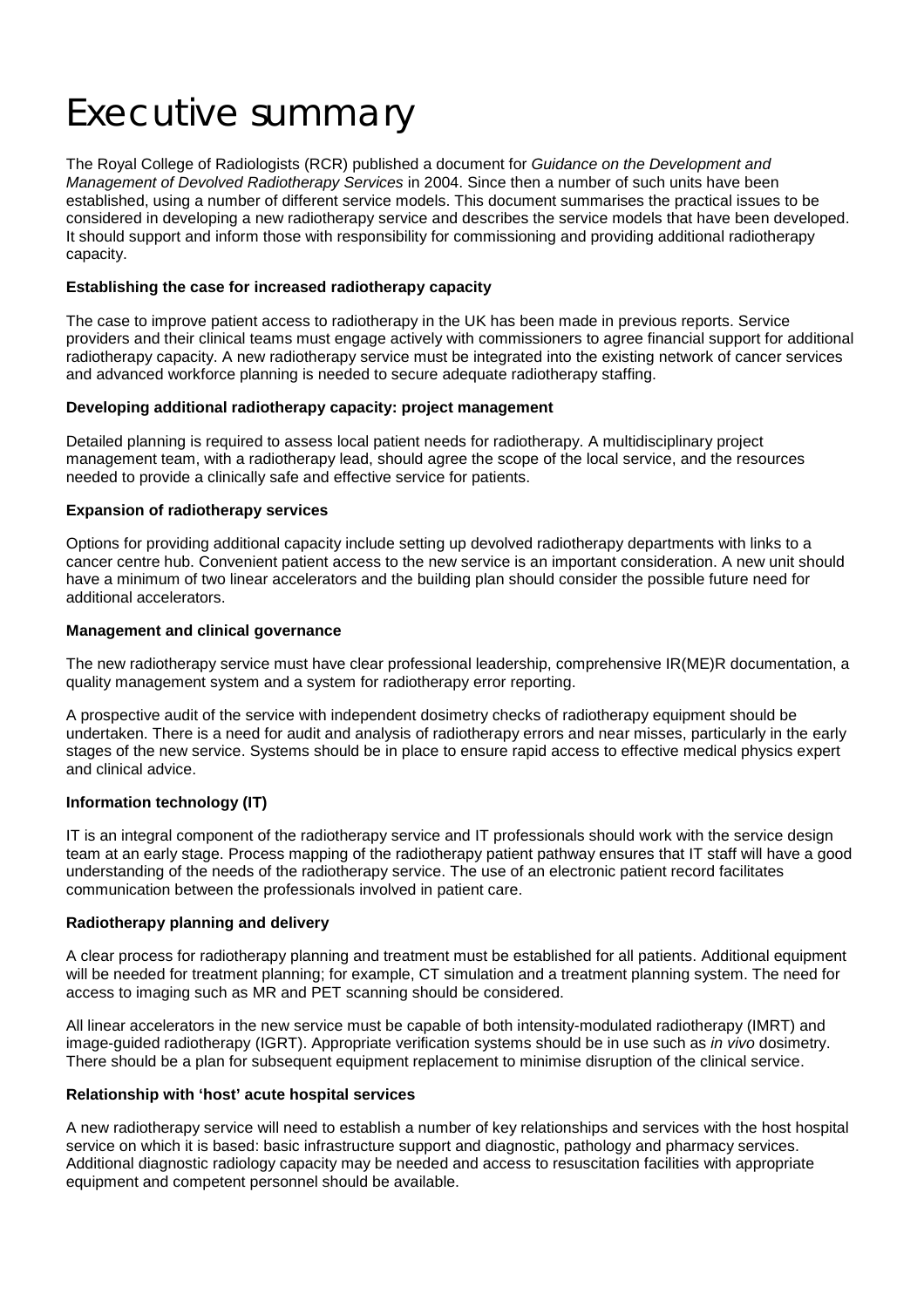### **Professional staffing**

The appropriate size and skill mix of the required radiotherapy workforce must be designed and agreed with input from the radiotherapy manager, the lead medical physicist and the clinical director. This will be based on guidance from the Society and College of Radiographers, the Institute of Physics and Engineering in Medicine and The Royal College of Radiologists.

Additional education and training should be offered to enhance workforce flexibility, with flexibility in working hours to provide continuity of the patient service.

#### **Clinical pathways and management**

There is a risk that there will be a fragmentation of patient care if this takes place at multiple sites with multiple clinical services. An overall plan should be in place for the clinical management of the patient within a clinical care pathway.

The clinical oncologist authorising radiotherapy is responsible for ensuring that appropriate clinical review is in place, that there is competent clinical support for the anticipated toxicity of radiotherapy, and that facilities are in place to escalate the level of medical care needed. Decision-making on the patient case mix treated should focus on the level of support and care that patients need. Clear clinical protocols should be agreed for each category of patient being treated.

Patients should be able to get access to the range of support and rehabilitation services and care needed during and after treatment.

#### **Operational issues**

A new radiotherapy service will need to show a good level of performance for patient throughput and also the delivery of a high standard of complex radiotherapy techniques.

Detailed plans for equipment quality assurance and servicing should be in place to minimise equipment downtime.